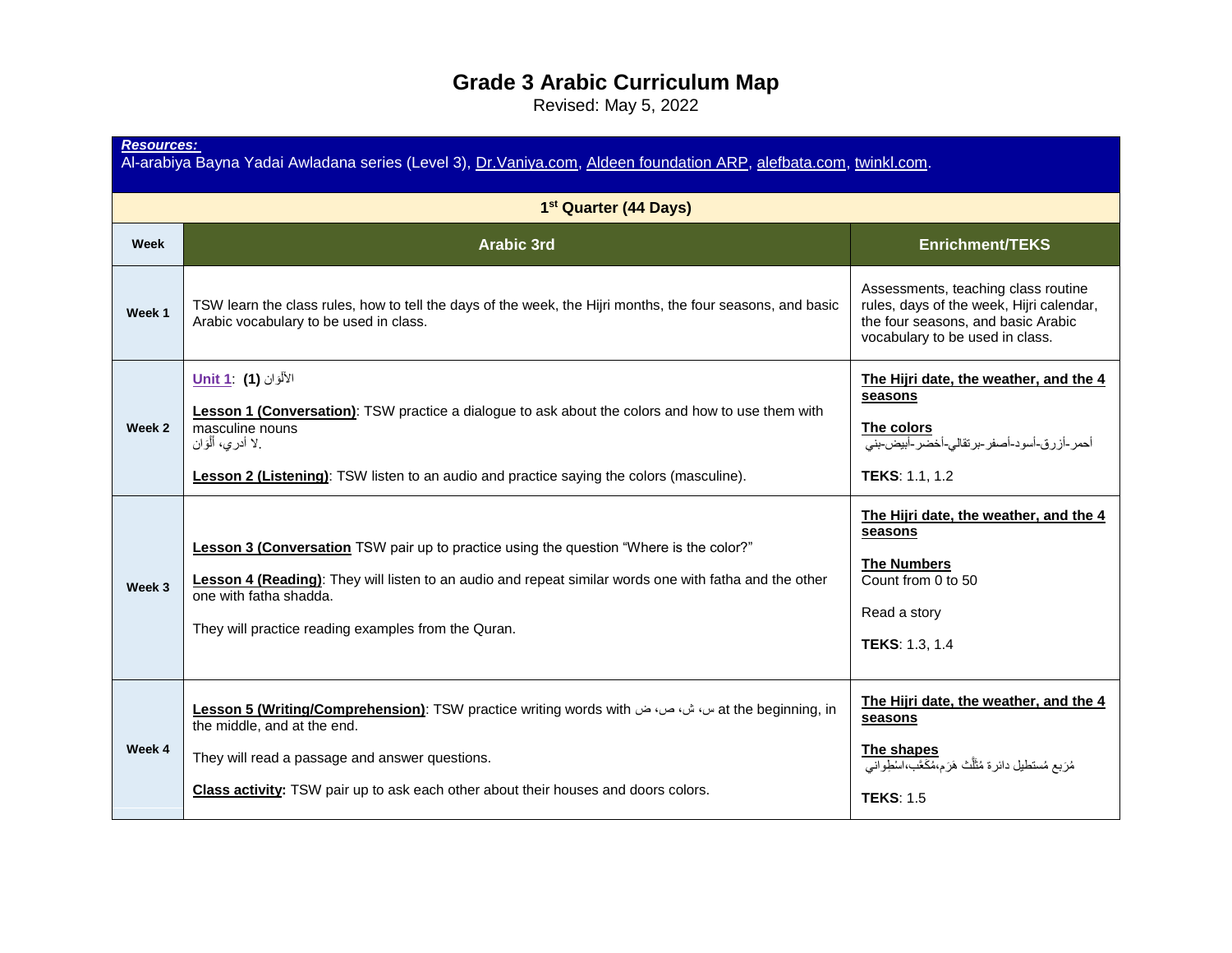| Week 5           | <b>Unit 1 Review/Test</b>                                                                                                                                                                                                                                                                       | <b>TEKS:</b> 1.1, 1.2, 1.3, 1.4, 1.5                                                                                                                              |
|------------------|-------------------------------------------------------------------------------------------------------------------------------------------------------------------------------------------------------------------------------------------------------------------------------------------------|-------------------------------------------------------------------------------------------------------------------------------------------------------------------|
| Week 6           | الأَلْوَان <b>(2) Unit 2</b><br><b>Lesson 1 (Conversation)</b> : TSW practice a dialogue to ask about the colors and how to use them with<br>feminine nouns.<br><b>Lesson 2 (Listening): TSW learn the family members.</b><br>TSW listen to an audio and practice saying the colors (feminine). | The Hijri date, the weather, and the 4<br>seasons<br>The time<br>Learn how to say the time in Arabic<br><b>TEKS: 2.1, 2.2</b>                                     |
| Week 7           | <b>Lesson 3 (Conversation)</b> : TSW pair up to practice using "I want" in a sentence.<br>Lesson 4 (Reading): TSW listen to an audio and practice tanween (fatha, dhamma, kasra).<br>They will practice reading examples from the Quran.                                                        | The Hijri date, the weather, and the 4<br>seasons<br><b>The Subjective Pronouns</b><br>أَنَا، أَنْتَ، نَحنُ، هُوَ، هِيَ، هُم<br><b>TEKS: 2.3, 2.4</b>             |
| Week 8<br>Week 9 | Lesson 5 (Writing/Comprehension): TSW practice writing words with $\omega$ id at the beginning, in the<br>middle, and at the end.<br>They will read a passage and answer questions.<br><b>Class activity:</b> They will find 9 mistakes in 2 same pictures (game).<br><b>Unit 2 Review/Test</b> | The Hijri date, the weather, and the 4<br>seasons<br><b>The Family Members</b><br>أَب، أُمّ، عَمّ، أَخ، خَال<br><b>TEKS: 2.5</b><br>TEKS: 2.1, 2.2, 2.3, 2.4, 2.5 |
| Week 10          | <b>End of Term Activities &amp; Centers</b>                                                                                                                                                                                                                                                     | <b>Centers</b>                                                                                                                                                    |

| <b>Resources:</b><br>Al-arabiya Bayna Yadai Awladana series (Level 3), Dr. Vaniya.com, Aldeen foundation ARP, alefbata.com, twinkl.com. |                                                                                                                                       |                                                          |
|-----------------------------------------------------------------------------------------------------------------------------------------|---------------------------------------------------------------------------------------------------------------------------------------|----------------------------------------------------------|
| 2 <sup>nd</sup> Quarter (43 Days)                                                                                                       |                                                                                                                                       |                                                          |
| Week                                                                                                                                    | Arabic 3rd                                                                                                                            | <b>Enrichment/TEKS</b>                                   |
| Week 1                                                                                                                                  | بَيْتِي : Unit 3<br>Lesson 1 (Conversation): TSW practice a dialogue to learn how to use verbs such as . أُخْبِرَ ، أَبْحَثُ Lesson 1 | The Hijri date, the weather, and the 4<br><b>seasons</b> |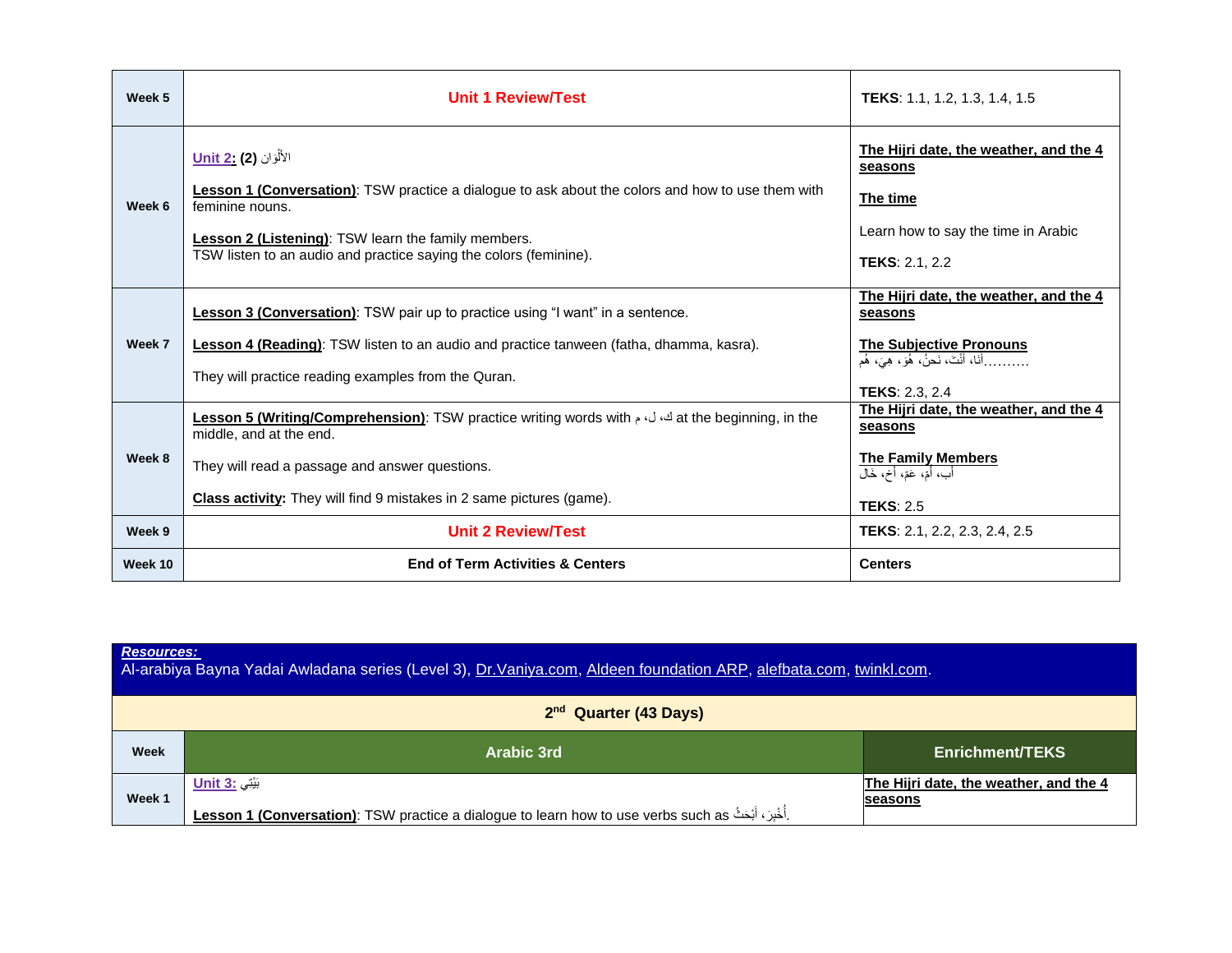|        | Lesson 2 (Listening): TSW learn new verbs such as أُخْبِرَ ، أَبْحَثُ Lesson 2                                                                                                                                                                                                                 | Read a story                                                                                                                                            |
|--------|------------------------------------------------------------------------------------------------------------------------------------------------------------------------------------------------------------------------------------------------------------------------------------------------|---------------------------------------------------------------------------------------------------------------------------------------------------------|
|        | TSW listen to an audio and practice saying the new learned verbs.                                                                                                                                                                                                                              | TEKS: 3.1, 3.2                                                                                                                                          |
|        | .in a sentence (أُخْرِنَ أَبْحَثُ) (Conversation): TSW pair up to practice using the new verbs (أُخْرِنَ أَبْحَثُ                                                                                                                                                                              |                                                                                                                                                         |
| Week 2 | Lesson 4 (Reading): TSW listen to an audio and practice saying words with (Alif madd and Alif hamza).<br>They will practice reading examples from the Quran.                                                                                                                                   | The Hijri date, the weather, and the 4<br>seasons<br>The human body parts<br>رَأْسَ، رِجْلَ، فَم، أَنْفٍ، عَيْنٍ، بَدٍ، أَذَّن<br><b>TEKS: 3.3, 3.4</b> |
|        | Lesson 5 (Writing/Comprehension): TSW practice writing words with $\epsilon$ and $\dot{\epsilon}$ at the beginning, in the<br>middle, and at the end.                                                                                                                                          | The Hijri date, the weather, and the 4<br>seasons                                                                                                       |
| Week 3 | They will read a passage and answer questions.                                                                                                                                                                                                                                                 | <b>The Objective Pronouns</b><br>هُ، هَا، نَا، كُمْ                                                                                                     |
|        | Class Activity: TSW connect the dots to put words in order and then to write complete sentences.                                                                                                                                                                                               | <b>TEKS: 3.5</b>                                                                                                                                        |
| Week 4 | <b>Unit 3 Review/Test</b>                                                                                                                                                                                                                                                                      | TEKS: 3.1, 3.2, 3.3, 3.4, 3.5                                                                                                                           |
| Week 5 | أَدَوَاتِي الْمَدْرَسِيَّة : Unit 4<br><b>Lesson 1 (Conversation)</b> : TSW practice a dialogue about the school supplies<br>Lesson 2 (Listening): TSW learn new words such as الله عليه، كِتَاب Sw lesson 2 (Listening):<br>TSW listen to an audio and practice saying the new learned verbs. | The Hijri date, the weather, and the 4<br>seasons<br><b>Adjectives &amp; Opposites</b><br>خَفِيف تَقِيل، كَبِيرِ ، صَغِيرٍ ، طَوِيل، قَصِيرِ            |
|        | <b>Lesson 3 (Conversation)</b> : TSW pair up to practice using the new words in a sentence.                                                                                                                                                                                                    | TEKS: 4.1, 4.2, 4.3                                                                                                                                     |
|        | Lesson 4 (Reading): TSW listen to an audio and practice reading words with Alif hamza and Alif Madd.                                                                                                                                                                                           | The Hijri date, the weather, and the 4<br>seasons                                                                                                       |
|        | They will practice reading examples from the Quran.                                                                                                                                                                                                                                            | <b>The Nouns Gender</b>                                                                                                                                 |
| Week 6 | Lesson 5 (Writing/Comprehension): TSW practice writing words with $\omega \omega$ at the beginning, in the<br>middle, and at the end.                                                                                                                                                          | The difference between feminine and<br>masculine nouns                                                                                                  |
|        | They will read a passage and answer questions.                                                                                                                                                                                                                                                 | <b>The Question Words</b><br>مَتَى؟، أَبْنَ؟، هَل؟، كَيفَ؟، لِمَاذَا؟                                                                                   |
|        | <b>Class Activity:</b> TSW look at pictures and say their names.                                                                                                                                                                                                                               | <b>TEKS: 4.4, 4.5</b>                                                                                                                                   |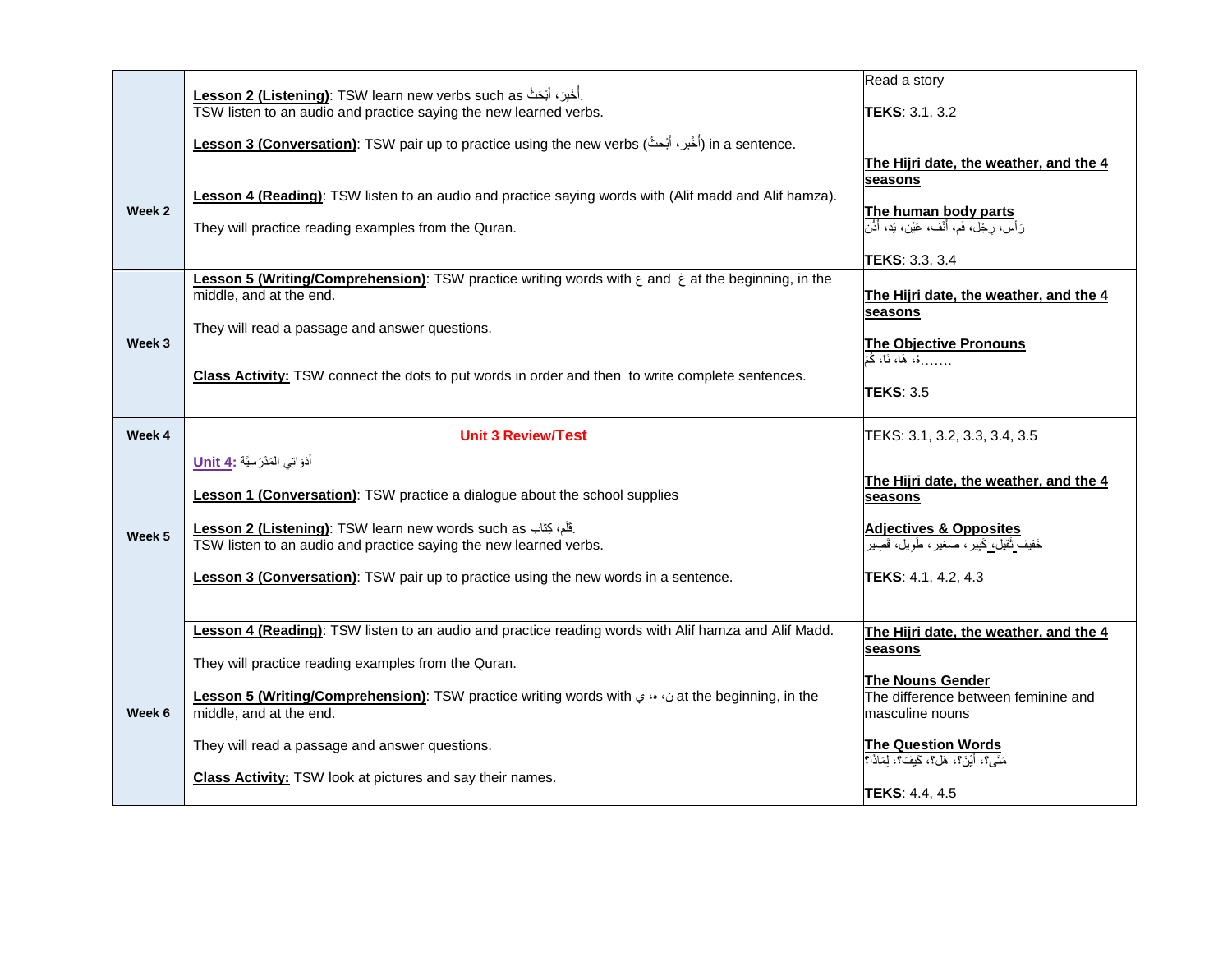| Week 7 | <b>Unit 4 Review/Test</b>                                         | <b>TEKS</b> : 4.1, 4.2, 4.3, 4.4, 4.5                                                                            |
|--------|-------------------------------------------------------------------|------------------------------------------------------------------------------------------------------------------|
| Week 8 | Benchmark (Do you remember? Cumulative test for units 1, 2, 3, 4) | TEKS: 1.1, 1.2, 1.3, 1.4, 1.5, 2.1, 2.2, 2.3,<br>$[2.4, 2.5, 3.1, 3.2, 3.3, 3.4, 3.5, 4.1, 4.2, 4.3,$<br>4.4.4.5 |

| <b>Resources:</b><br>Al-arabiya Bayna Yadai Awladana series (Level 3), Dr. Vaniya.com, Aldeen foundation ARP, alefbata.com, twinkl.com. |                                                                                                                                                                                                                                                               |                                                                                                                                      |
|-----------------------------------------------------------------------------------------------------------------------------------------|---------------------------------------------------------------------------------------------------------------------------------------------------------------------------------------------------------------------------------------------------------------|--------------------------------------------------------------------------------------------------------------------------------------|
| 3rd Quarter (43 Days)                                                                                                                   |                                                                                                                                                                                                                                                               |                                                                                                                                      |
| Week                                                                                                                                    | <b>Arabic 3rd</b>                                                                                                                                                                                                                                             | <b>Enrichment/TEKS</b>                                                                                                               |
| Week 1                                                                                                                                  | غَصْنُوْرِي .Unit 5<br>Lesson 1 (Conversation): TSW practice a dialogue about a bird.<br>Lesson 2 (Listening): TSW learn new words such as غُصْنُوْرٍ ، نَافِذَة<br>TSW listen to an audio and practice saying the new learned words.                         | The Hijri date, the weather, and the 4<br>seasons<br><b>The Prepositions</b><br>فِي، عَلَى، إِلَى، مِن<br><b>TEKS: 5.1, 5.2</b>      |
| Week 2                                                                                                                                  | <b>Lesson 3 (Conversation)</b> : TSW pair up to practice using the new words in a sentence.<br>Lesson 4 (Reading): TSW listen to an audio and practice saying words with (Waw madd and Waw<br>sukoon).<br>They will practice reading examples from the Quran. | The Hijri date, the weather, and the 4<br>seasons<br><b>The Time</b><br>Learn how to say the time in Arabic<br><b>TEKS: 5.3, 5.4</b> |
| Week 3                                                                                                                                  | Lesson 5 (Writing/Comprehension): TSW practice writing words with fatha, dhamma, kasra, and<br>sukoon.<br>They will read a passage and answer questions.<br><b>Class Activity: TSW read a poem.</b>                                                           | The Hijri date, the weather, and the 4<br>seasons<br><b>Adjectives &amp; Opposites</b><br>بَعِيد، قريب<br><b>TEKS: 5.5</b>           |
| Week 4                                                                                                                                  | <b>Unit 5 Review/Test</b>                                                                                                                                                                                                                                     | <b>TEKS</b> : 5.1, 5.2, 5.3, 5.4, 5.5                                                                                                |
| Week 5                                                                                                                                  | اسْمَاء أَهْل الْقَرْيَة : <u>Unit 6</u>                                                                                                                                                                                                                      | The Hijri date, the weather, and the 4<br>seasons                                                                                    |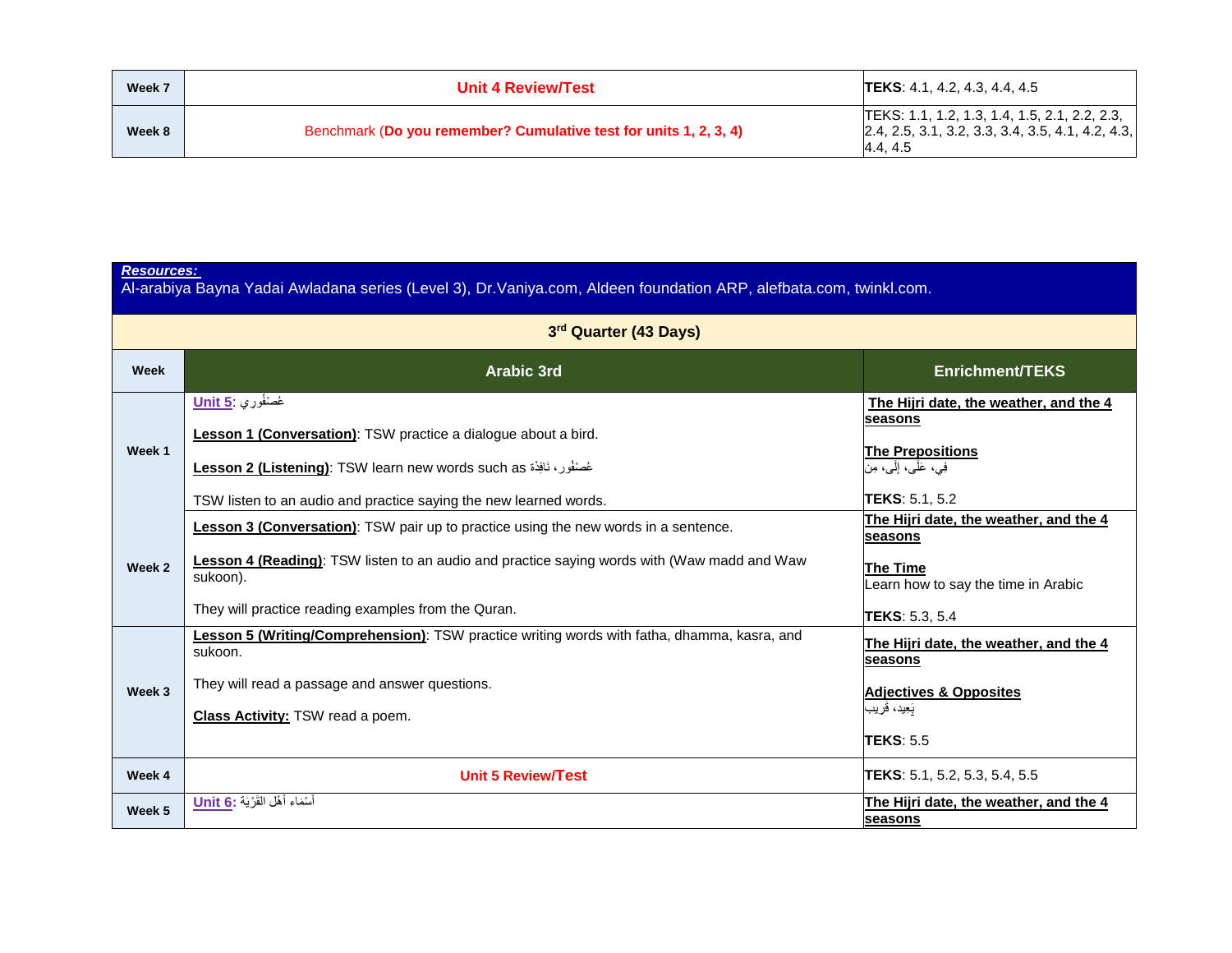|         | Lesson 1 (Conversation): TSW practice a dialogue about the new words . كَلِمة، قَرْية                                                                           |                                        |
|---------|-----------------------------------------------------------------------------------------------------------------------------------------------------------------|----------------------------------------|
|         |                                                                                                                                                                 | <b>The Conjunctions</b>                |
|         | Lesson 2 (Listening): TSW learn new words such as ِلْخَلْمِ، كِتَاب                                                                                             | َوَ، ثُمَّ، فَ، أَو                    |
|         | TSW listen to an audio and practice saying the new learned verbs.                                                                                               | TEKS: 6.1, 6.2                         |
|         |                                                                                                                                                                 |                                        |
|         |                                                                                                                                                                 |                                        |
|         |                                                                                                                                                                 |                                        |
|         | <b>Lesson 3 (Conversation)</b> : TSW pair up to practice using the new words in a sentence.                                                                     | The Hijri date, the weather, and the 4 |
|         |                                                                                                                                                                 | seasons                                |
| Week 6  | They will practice reading examples from the Quran.                                                                                                             |                                        |
|         |                                                                                                                                                                 | <b>TEKS: 6.3.</b>                      |
|         |                                                                                                                                                                 |                                        |
|         |                                                                                                                                                                 |                                        |
|         |                                                                                                                                                                 | The Hijri date, the weather, and the 4 |
|         |                                                                                                                                                                 | seasons                                |
| Week 7  | Lesson 4 (Reading): TSW listen to an audio and practice reading words with Yaa madd and Yaa sukoon.                                                             |                                        |
|         |                                                                                                                                                                 | Read a story                           |
|         |                                                                                                                                                                 |                                        |
|         |                                                                                                                                                                 | <b>TEKS: 6:4</b>                       |
|         | at the beginning, in the in comprehension): TSW practice writing words with $\omega \leftrightarrow \infty$ at the beginning, in the<br>middle, and at the end. | The Hijri date, the weather, and the 4 |
|         |                                                                                                                                                                 | seasons                                |
| Week 8  | They will read a passage and answer questions.                                                                                                                  | <b>Flash Cards</b>                     |
|         |                                                                                                                                                                 |                                        |
|         | Class Activity: TSW ask each other questions about the learned words.                                                                                           | <b>TEKS: 6.5</b>                       |
| Week 9  | <b>Unit 6 Review/Test</b>                                                                                                                                       | <b>TEKS</b> : 6.1, 6.2, 6.3, 6.4, 6.5  |
|         |                                                                                                                                                                 |                                        |
| Week 10 | <b>End of term Activities and Centers</b>                                                                                                                       | <b>Centers</b>                         |
|         |                                                                                                                                                                 |                                        |

| <b>Resources:</b><br>Al-arabiya Bayna Yadai Awladana series (Level 3), Dr.Vaniya.com, Aldeen foundation ARP, alefbata.com, twinkl.com. 3rd Quarter (43 Days) |            |                 |  |
|--------------------------------------------------------------------------------------------------------------------------------------------------------------|------------|-----------------|--|
| 4th Quarter (46 Days)                                                                                                                                        |            |                 |  |
| Week                                                                                                                                                         | Arabic 3rd | Enrichment/TEKS |  |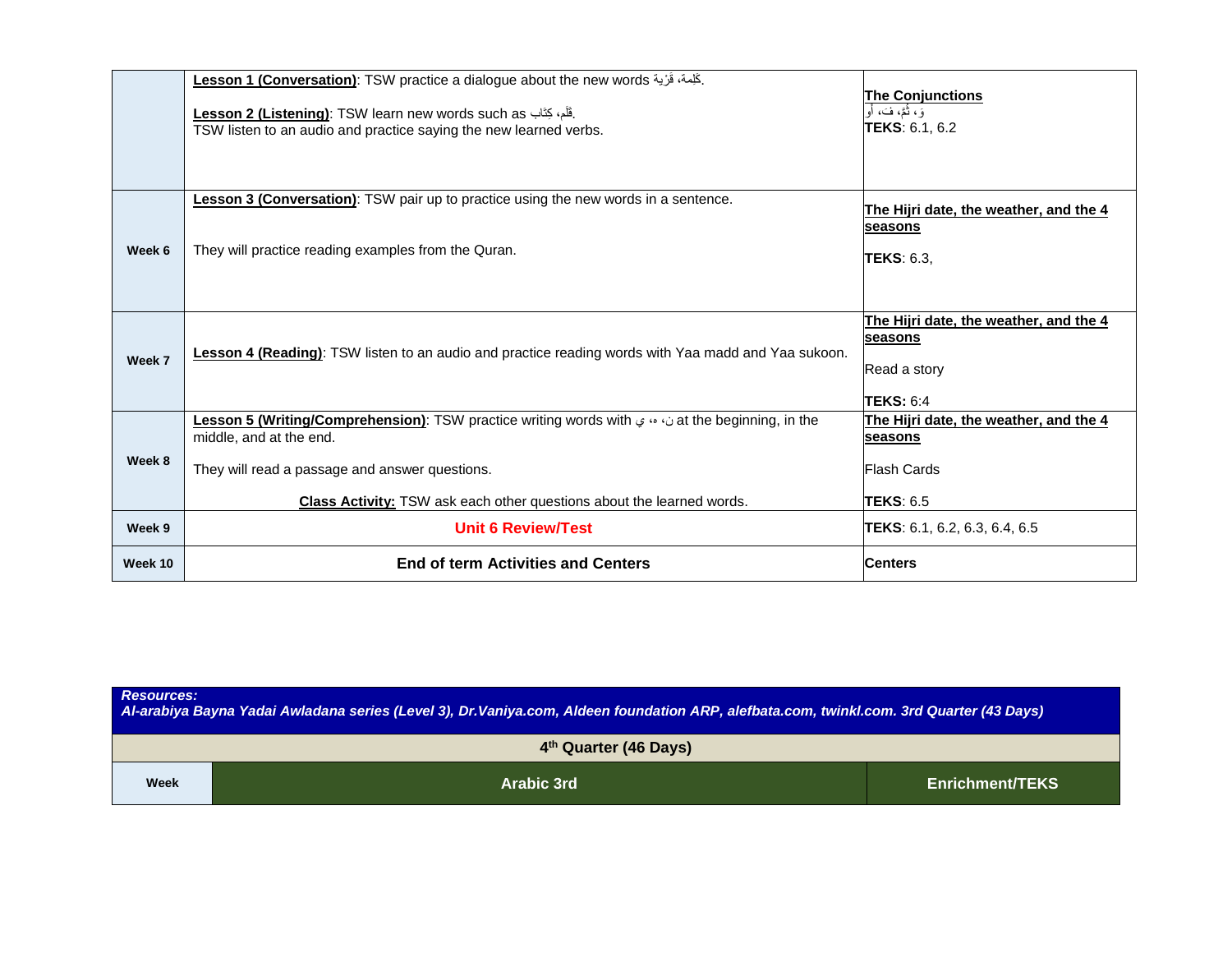|        | قِطَّتِي <b>Unit 7</b>                                                                                        |                                                    |
|--------|---------------------------------------------------------------------------------------------------------------|----------------------------------------------------|
| Week 1 | Lesson 1 (Conversation): TSW practice a dialogue about a cat.                                                 | The Hijri date, the weather, and the 4<br>seasons  |
|        | <u>Lesson 2 (Listening)</u> : TSW learn new words such as بَطِّة، لُغْبَة                                     | <b>ITEKS</b> : 7.1, 7.2                            |
|        | TSW listen to an audio and practice saying the new learned words.                                             |                                                    |
|        | <b>Lesson 3 (Conversation)</b> : TSW pair up to practice using the new words in a sentence.                   | The Hijri date, the weather, and the 4<br>seasons  |
| Week 2 | Lesson 4 (Reading): TSW listen to an audio and practice saying words with (Hamzat ul wasl &<br>Hamzatul Qat') | The Time<br>Learn how to say the time in Arabic    |
|        | They will practice reading examples from the Quran.                                                           | <b>TEKS: 7.3, 7.4</b>                              |
|        | Lesson 5 (Writing/Comprehension): TSW practice writing words with Waw & Waw al madd.                          | The Hijri date, the weather, and the 4<br>seasons  |
|        | They will read a passage and answer questions.                                                                |                                                    |
| Week 3 | <b>Class Activity: TSW read a poem.</b>                                                                       | <b>Adjectives &amp; Opposites</b><br>بَعِيد، قَريب |
|        |                                                                                                               | <b>TEKS: 7.5</b>                                   |
| Week 4 | <b>Unit 7 Review/Test</b>                                                                                     | <b>TEKS:</b> 7.1, 7.2, 7.3, 7.4, 7.5               |
|        | مِنْ أَيْنَ أَتَيْتَ $\sim$ <b>18:</b> Unit 8:                                                                |                                                    |
|        | قِبْلَة، طَالِب، يَأْتِي <u>Lesson 1 (Conversation)</u> : TSW practice a dialogue about the new words.        | The Hijri date, the weather, and the 4<br>seasons  |
| Week 5 | .قِبْلَهُ، طَالِب، يَأْتِي <u>Lesson 2 (Listening)</u> : TSW learn new words such as                          |                                                    |
|        | TSW listen to an audio and practice saying the new learned verbs.                                             | <b>Flash Cards</b>                                 |
|        |                                                                                                               | TEKS: 8.1, 8.2                                     |
|        |                                                                                                               |                                                    |
|        | Lesson 3 (Conversation): TSW pair up to practice using the new words in a sentence.                           | The Hijri date, the weather, and the 4             |
|        | Lesson 4 (Reading): TSW listen to an audio and practice reading words with (Hamzat ul wasl &                  | seasons                                            |
| Week 6 | Hamzatul Qat').                                                                                               | Read a story                                       |
|        | They will practice reading examples from the Quran.                                                           | TEKS: 8.3, 8.4                                     |
|        | Lesson 5 (Writing/Comprehension): TSW practice writing words with Laam Alif mad & Laam Alif                   |                                                    |
| Week 7 | madd Hamza.                                                                                                   | The Hijri date, the weather, and the 4<br>seasons  |